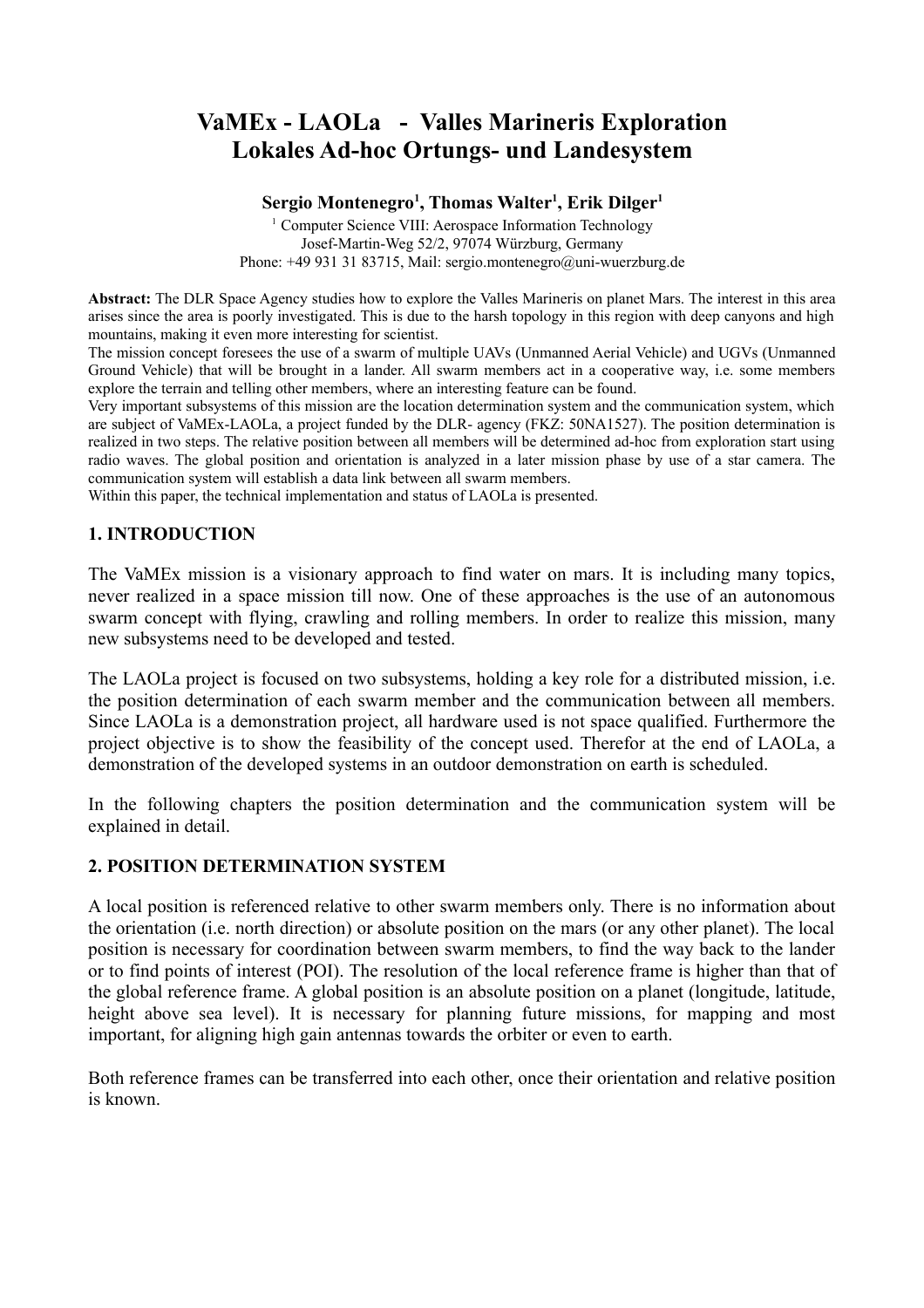# **2.1 Local reference frame**

- The idea is to build up an ad-hoc real time location determination system (RTLS), even before the lander will touch the surface. For this, the lander will eject several radio transponders that will build up a reference frame once they landed on the surface. Thus the lander position can be analyzed during the landing procedure.
- For the following mission phase, these transponders will serve as reference also for the UAVs and UGVs.

# **2.1.1 Hardware**

- In order to obtain the before explained performance, the position of the radio transponders must be identified from the lander. To achieve this, the distance as well as the direction to each transponder will be measured. These features can be provided by a radar system on board of the lander. In this case a Frequency Modulated Continuous Wave (FMCW) secondary radar includes all necessary features.
- In a secondary radar, the emitted radar signal is received and actively repeated by the transponders. Additionally, the transponder can modulate the backscattered signal, enabling the identification of each transponder. The FMCW radar can measure the distance by the frequency shift between sent and received signal of the modulated signal. The direction of the received signal is determined with the help of an antenna array and the phase difference.
- Distance and angle between radars can also be measured. There will be one radar system on each swarm member.
- Within this project an FMCW secondary radar will be developed by the LHFT of the University Erlangen. (Accuracy: distance 5cm RMS, angle 2° RMS; range: radar to radar: 200m, radar to transponder: 20m)
- Since the radar development is still in progress, first software tests were realized using the commercial of the shelf ultra-wide-band transceiver DWM1000 by DecaWave. This module allows the distance measurement between two nodes, but no direction measurement. The distance is measured by the time of flight of the signal. For this, there is a clock on each DWM1000, running at 64GHz. The reception time and the transmission time can be determined with this clock. An improved method for the distance measurement is the double sided two way ranging (DS-TWR), allowing a ranging precision of +-5cm using DWM1000. [1]

# **2.1.2 Software**

The software is in charge of fusing all available information in order to calculate the 3D Cartesian coordinates of each swarm member.

In case of the preliminary tests using DecaWave's ultra wideband modules, the only available informations are distances between the members. The 3D position is defined, once there are three distances to other members that are not arranged within a plane. The distance between two members was measured by a DS-TWR, represented in figure 1.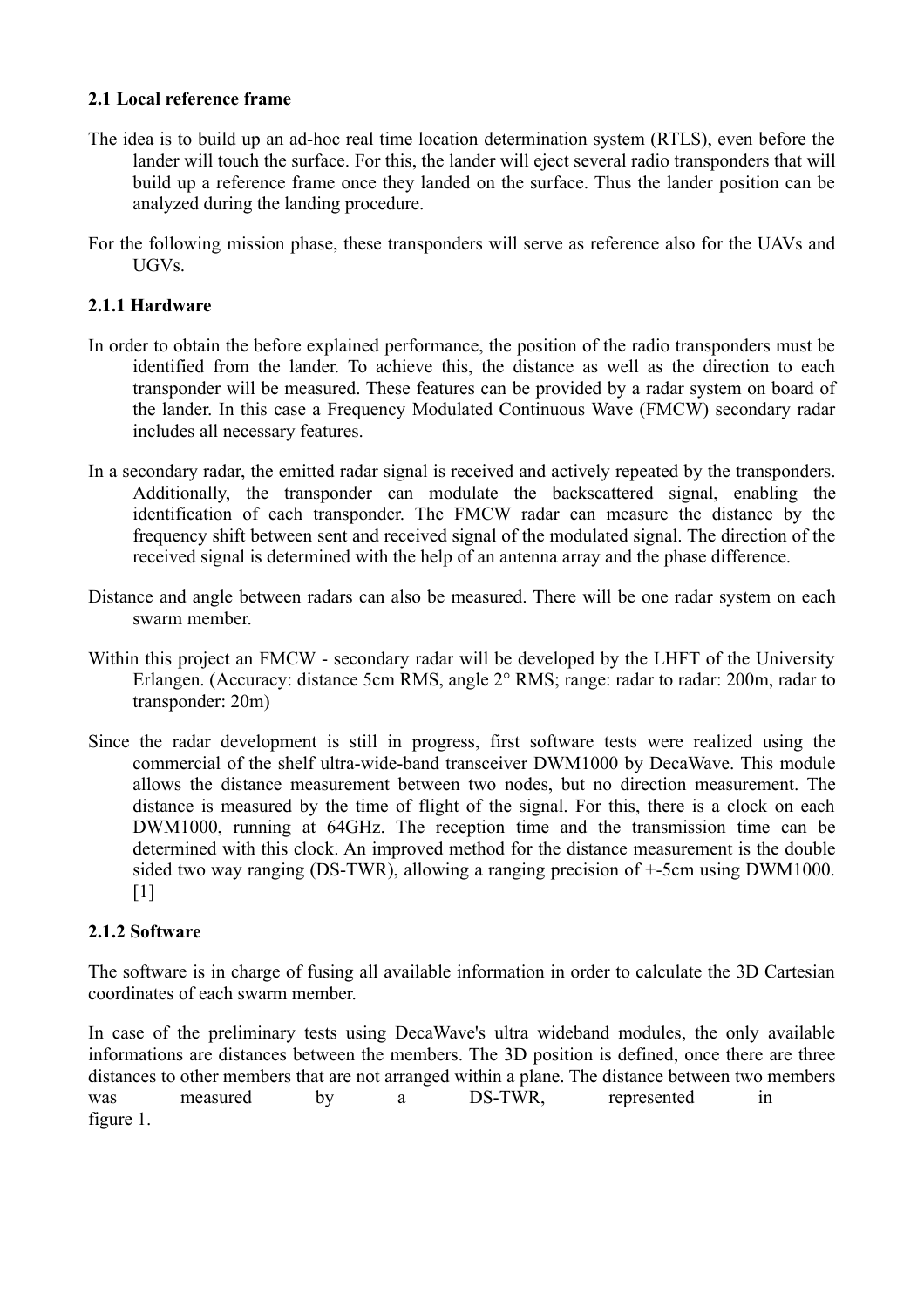Since a simultaneous acquisition of all distances is not possible with these modules, they are acquired sequential.

The process of arranging the member positions in a constellation, where the distances between them represent the measured distances, is called multidimensional scaling (MDS). It is an iterative method, moving each member position (virtually) and trying to minimize an optimization factor, called loss. The loss is defined by equation 1.

The loss represents an indicator for the quality of the solution.

d<sub>i,j</sub> exteed the section of the indigity of the setus of the set of the set  $d_{\text{p}_i}$  and p<sub>i</sub>: calculated positions

The optimization was initially based on a gradient decent algorithm, following the negative derivation of the loss in x, y and z. The disadvantage of this method is the possibility of ending up in a local minimum, which will lead to a total fault of the constellation determination. This is critical at the first measurement, when there is no historical data. Once there is a correct constellation determined, it will be used as input for the next iteration, making a total fault unlikely.

An improved optimization method is described in [2]. Here the result will always represent a global minimum. The implementation of this method is just in process.

Once the radar sensor of LHFT is available, it will deliver not only distances between all members, but also the elevation and azimuth angles. Thus, a radar can determine the relative 3D position of all transponders and other radars. The results of the different radars that are mounted on the swarm members can be merged in one constellation, using MDS. And since the angle noise reveals in a growing position uncertainty with higher distances, MDS will improve the position accuracy, compared to the raw radar information.

#### **2.2 Global reference frame**

At exploration start the global position of the swarm on the surface of mars is unknown. And since there is no magnetic field on mars, also the orientation is unknown. In order to figure out both, the idea is to bring a star tracker on mars. The orientation can directly be derived by the star constellation. In combination with an accelerometer and the point of time, the global position can be calculated. The methods used are known as celestial navigation.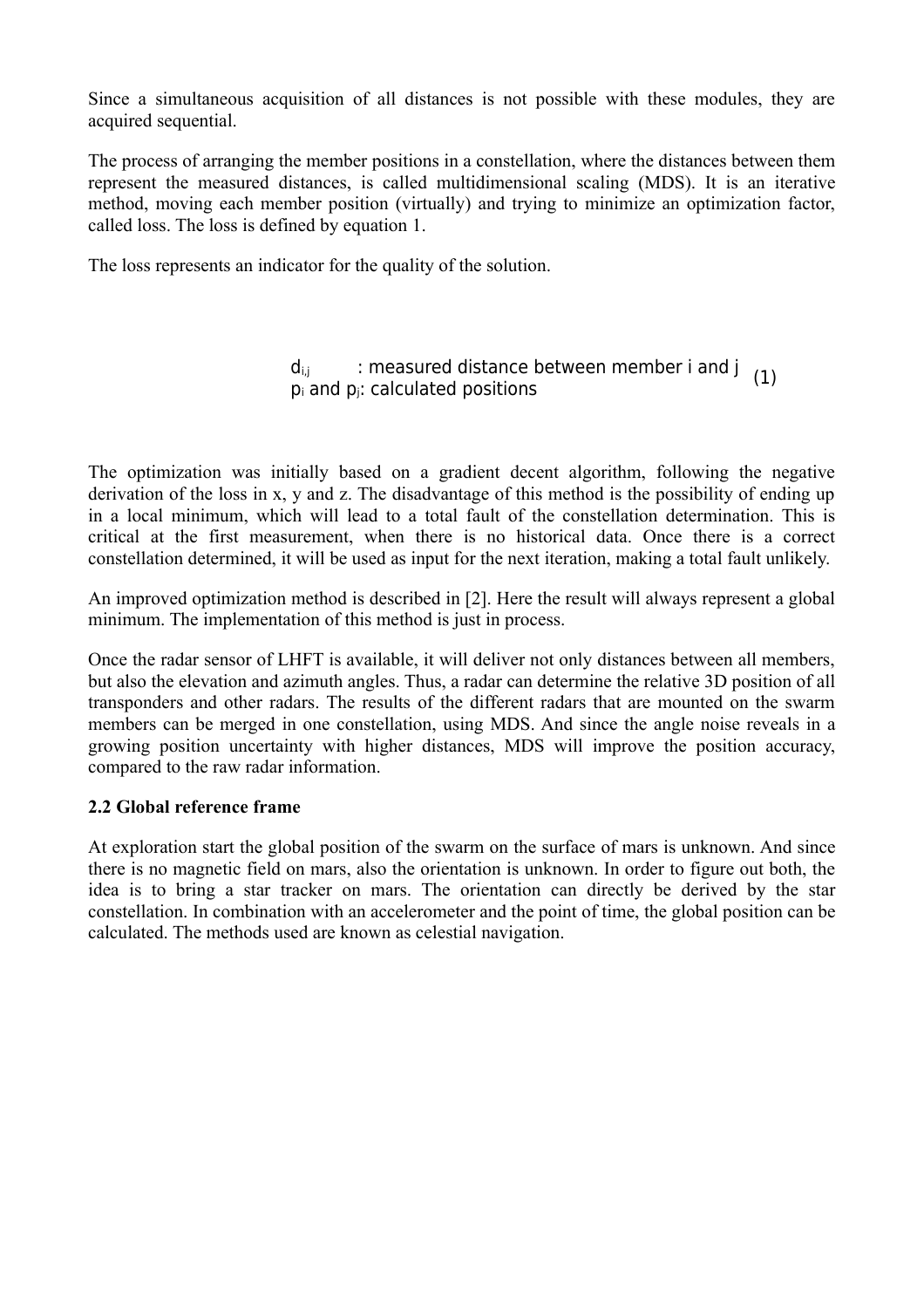# **2.2.1 Hardware**

- In LAOLa a simple commercial DSLR (Digital Single Lens Reflex) camera is used. It is mounted on a tripod together with an accelerometer. Additionally a commercial star tracker is mounted on that platform. It is used as a reference, delivering right ascension and declination.
- The output of a commercial star tracker is not sufficient, since it will only deliver a vector (i.e. defined by right ascension and declination), but not the orientation.

A MEMS Accelerometer will be used, to determine the gravity vector.

# **2.2.2 Software**

 The system is connected to a PC, where the data is processed. It starts with taking an image of the night sky at a certain point of time. The software will detect all stars in the image and centralize them in sub pixel precision (centroiding). Then the star pattern will be analyzed (angles and distances) and a search for this specific star pattern in a star catalog is initiated. Once it is found, the direction in which the picture was taken is known. This is the basic idea of all star trackers.

Additionally our algorithm is determining the orientation. For this, the identified stars in the image are used, to calculate the north direction.

The accelerometer will deliver the gravity vector. Since the camera is not moving, an averaging of the gravity vector over a long time period will improve the result.

Since now, there are three known vectors, the time and the knowledge, to be on the mars surface. The attitude of mars must be derived by the time stamp that was saved, when taking the image. Using these inputs, the position, i.e. the longitude and latitude on mars can be calculated. Since all vectors are defined in one coordinate system, they can be combined on one point on the surface, as illustrated in figure 2.

The accuracy of the calculated position is mainly influenced by the quality of the measured vectors. By default, the error of the accelerometer holds the major part. An angle error of 0.5°, reveals in a position error of 30 km on Mars. Measurements, revealing the achievable position accuracy using a COTS MEMS accelerometer, are planned as the next step, after the software implementation is finished.

# **3. COMMUNICATION**

The radio communication system will provide passing of message between all nodes. It should be self-configuring without a central controlling node. To increase robustness it is kept simple and mesh-networking is not supported in the first approach.